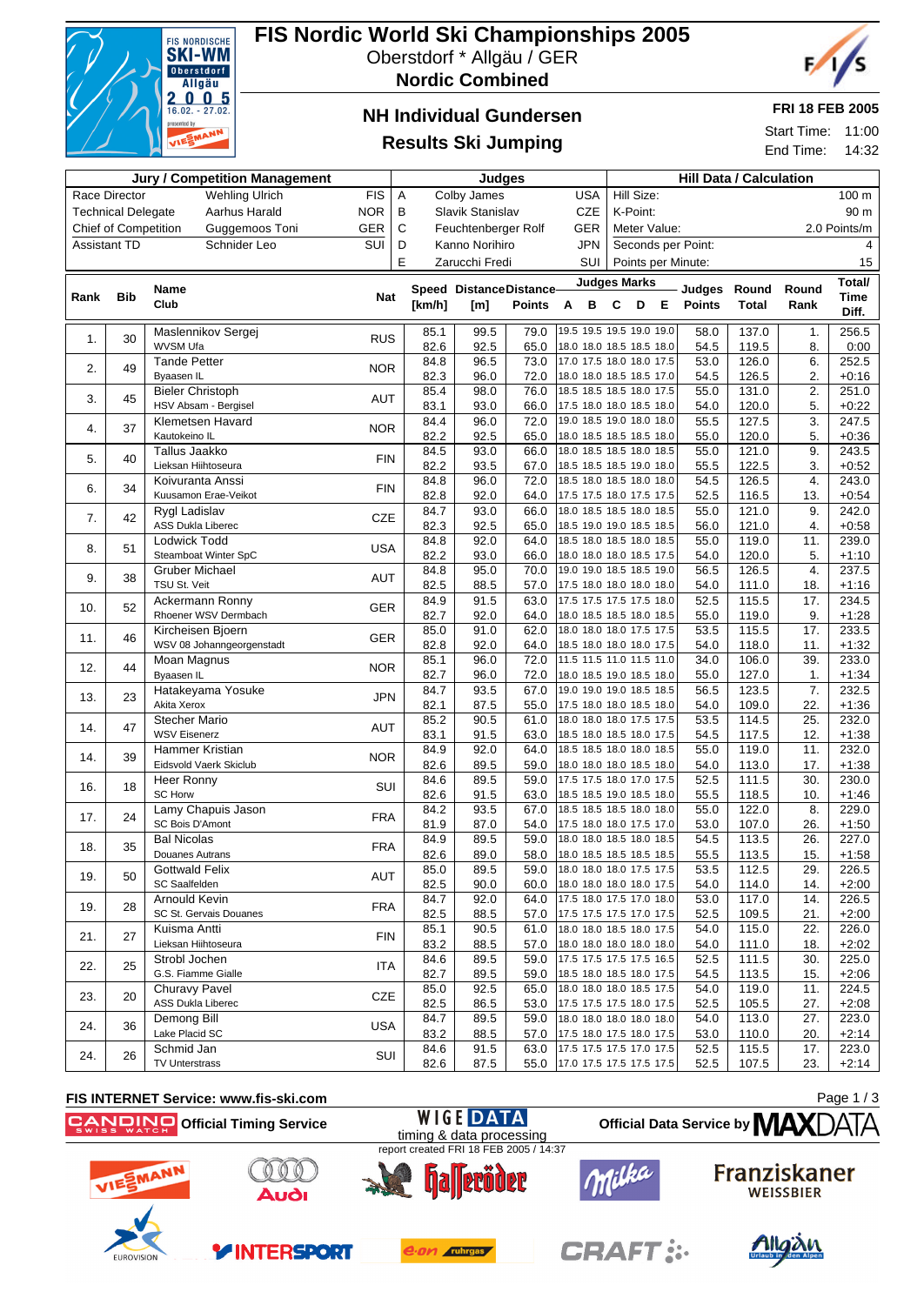

## **FIS Nordic World Ski Championships 2005**

Oberstdorf \* Allgäu / GER

**Nordic Combined**

#### **NH Individual Gundersen Results Ski Jumping**



**FRI 18 FEB 2005**

Start Time: 11:00 End Time: 14:32

|      |            |                                            |            |              |                                             |               |          |   | <b>Judges Marks</b>                                  |   |   |                         |                       |                                                                                                                                                                                                                                                                                         | Total/               |
|------|------------|--------------------------------------------|------------|--------------|---------------------------------------------|---------------|----------|---|------------------------------------------------------|---|---|-------------------------|-----------------------|-----------------------------------------------------------------------------------------------------------------------------------------------------------------------------------------------------------------------------------------------------------------------------------------|----------------------|
| Rank | <b>Bib</b> | <b>Name</b><br>Club                        | <b>Nat</b> | [km/h]       | Speed DistanceDistance-<br>[ <sub>m</sub> ] | <b>Points</b> | <b>A</b> | B | C                                                    | D | E | Judges<br><b>Points</b> | Round<br><b>Total</b> | Round<br>Rank<br>17.<br>29.<br>15.<br>32.<br>22.<br>31.<br>33.<br>23.<br>22.<br>33.<br>35.<br>23.<br>$\overline{17}$ .<br>34.<br>30.<br>30.<br>15.<br>35.<br>38.<br>27.<br>27.<br>37.<br>37.<br>36.<br>34.<br>38.<br>36.<br>41.<br>41.<br>39.<br>40.<br>40.<br>42.<br>42.<br>44.<br>43. | <b>Time</b><br>Diff. |
| 26.  | 41         | <b>Hettich Georg</b>                       | <b>GER</b> | 85.0         | 92.0                                        | 64.0          |          |   | 17.0 17.5 18.0 17.0 17.0                             |   |   | 51.5                    | 115.5                 |                                                                                                                                                                                                                                                                                         | 220.0                |
|      |            | ST Schonach-Rohrhardsberg<br>Van Loan Carl |            | 82.6<br>84.8 | 86.0<br>91.5                                | 52.0<br>63.0  |          |   | 18.0 17.5 17.5 17.5 17.5<br>17.5 18.0 18.0 17.5 17.5 |   |   | 52.5<br>53.0            | 104.5<br>116.0        |                                                                                                                                                                                                                                                                                         | $+2:26$              |
| 27.  | 21         |                                            | <b>USA</b> | 82.8         |                                             | 51.0          |          |   | 17.0 17.0 17.5 17.0 17.5                             |   |   |                         | 102.5                 |                                                                                                                                                                                                                                                                                         | 218.5<br>$+2:32$     |
|      |            | Andover Outing Club<br>Voronin Konstantin  |            | 84.4         | 85.5<br>92.0                                | 64.0          |          |   | 18.0 16.5 17.5 17.0 16.5                             |   |   | 51.5<br>51.0            | 115.0                 |                                                                                                                                                                                                                                                                                         | 218.5                |
| 27.  | 12         | Moskau                                     | <b>RUS</b> | 82.4         | 86.0                                        | 52.0          |          |   | 17.0 17.5 17.5 17.0 17.0                             |   |   | 51.5                    | 103.5                 |                                                                                                                                                                                                                                                                                         | $+2:32$              |
|      |            | <b>Vodsedalek Ales</b>                     |            | 84.4         | 88.5                                        | 57.0          |          |   | 18.0 17.5 18.5 17.5 18.0                             |   |   | 53.5                    | 110.5                 |                                                                                                                                                                                                                                                                                         | 218.0                |
| 29.  | 14         | <b>ASS Dukla Liberec</b>                   | <b>CZE</b> | 82.4         | 87.0                                        | 54.0          |          |   | 18.0 18.0 18.0 17.5 17.5                             |   |   | 53.5                    | 107.5                 |                                                                                                                                                                                                                                                                                         | $+2:34$              |
|      | 53         | Manninen Hannu                             | <b>FIN</b> | 85.1         | 90.5                                        | 61.0          |          |   | 18.5 18.0 18.0 18.0 18.0                             |   |   | 54.0                    | 115.0                 |                                                                                                                                                                                                                                                                                         | 216.5                |
| 30.  |            | Ounasvaaran Hiihtoseura                    |            | 83.1         | 84.5                                        | 49.0          |          |   | 17.5 17.5 17.5 17.5 17.5                             |   |   | 52.5                    | 101.5                 |                                                                                                                                                                                                                                                                                         | $+2:40$              |
| 30.  | 15         | <b>Slavik Tomas</b>                        | <b>CZE</b> | 84.2         | 87.5                                        | 55.0          |          |   | 18.0 18.0 18.0 18.0 18.0                             |   |   | 54.0                    | 109.0                 |                                                                                                                                                                                                                                                                                         | 216.5                |
|      |            | <b>ASS Dukla Liberec</b>                   |            | 82.7         | 87.0                                        | 54.0          |          |   | 17.5 18.0 18.0 18.0 17.5                             |   |   | 53.5                    | 107.5                 |                                                                                                                                                                                                                                                                                         | $+2:40$              |
| 30.  | 8          | <b>Psenko Michal</b>                       | <b>SVK</b> | 84.7         | 91.0                                        | 62.0          |          |   | 17.5 18.0 18.0 17.5 18.0                             |   |   | 53.5                    | 115.5                 |                                                                                                                                                                                                                                                                                         | 216.5                |
|      |            | <b>SKP Strbske Pleso</b>                   |            | 82.8         | 84.5                                        | 49.0          |          |   | 17.0 17.0 17.5 17.5 17.5                             |   |   | 52.0                    | 101.0                 |                                                                                                                                                                                                                                                                                         | $+2:40$              |
| 33.  | 22         | Hurschler Andreas                          | SUI        | 84.7         | 89.0                                        | 58.0          |          |   | 18.0 18.0 18.0 17.5 17.5                             |   |   | 53.5                    | 111.5                 |                                                                                                                                                                                                                                                                                         | 215.5                |
|      |            | SC Bannalp                                 |            | 82.5         | 85.5                                        | 51.0          |          |   | 17.5 17.5 18.0 18.0 17.5                             |   |   | 53.0                    | 104.0                 |                                                                                                                                                                                                                                                                                         | $+2:44$              |
| 34.  | 29         | Rieder Ivan                                | SUI        | 84.8         | 91.5                                        | 63.0          |          |   | 17.5 18.0 18.0 17.5 17.5                             |   |   | 53.0                    | 116.0                 |                                                                                                                                                                                                                                                                                         | 215.0                |
|      |            | SC Kandersteg                              |            | 82.2         | 83.5                                        | 47.0          |          |   | 17.5 17.5 18.0 17.0 17.0                             |   |   | 52.0                    | 99.0                  |                                                                                                                                                                                                                                                                                         | $+2:46$              |
| 35.  | 43         | Camerota Eric                              | <b>USA</b> | 84.2         | 87.0                                        | 54.0          |          |   | 17.5 17.5 17.5 17.0 17.5                             |   |   | 52.5                    | 106.5                 |                                                                                                                                                                                                                                                                                         | 212.0                |
|      |            | <b>NSF Park City</b>                       |            | 82.0         | 86.5                                        | 53.0          |          |   | 17.5 18.0 17.5 17.5 17.5                             |   |   | 52.5                    | 105.5                 |                                                                                                                                                                                                                                                                                         | $+2:58$              |
| 36.  | 13         | Vtic Damjan                                | <b>SLO</b> | 84.4         | 90.0                                        | 60.0          |          |   | 18.0 17.5 18.0 17.0 17.5                             |   |   | 53.0                    | 113.0                 |                                                                                                                                                                                                                                                                                         | 207.0                |
|      |            | SD Zabrdje                                 |            | 82.2         | 81.5                                        | 43.0          |          |   | 17.0 17.0 17.5 17.0 17.0                             |   |   | 51.0                    | 94.0                  |                                                                                                                                                                                                                                                                                         | $+3:18$              |
| 37.  | 32         | Haseney Sebastian                          | <b>GER</b> | 84.7         | 87.5                                        | 55.0          |          |   | 17.5 17.5 18.0 17.0 17.5                             |   |   | 52.5                    | 107.5                 |                                                                                                                                                                                                                                                                                         | 203.5                |
|      |            | SC Motor Zella-Mehlis                      |            | 82.4         | 82.5                                        | 45.0          |          |   | 17.0 17.0 17.0 17.5 17.0                             |   |   | 51.0                    | 96.0                  |                                                                                                                                                                                                                                                                                         | $+3:32$              |
| 38.  | 3          | Sobolev Ivan                               | <b>BLR</b> | 84.6         | 90.5                                        | 61.0          |          |   | 16.0 16.5 17.0 15.5 16.5                             |   |   | 49.0                    | 110.0                 |                                                                                                                                                                                                                                                                                         | 201.5                |
|      |            | RSVSM Raubitschi                           |            | 82.2         | 80.5                                        | 41.0          |          |   | 15.5 16.5 17.0 17.0 17.0                             |   |   | 50.5                    | 91.5                  |                                                                                                                                                                                                                                                                                         | $+3:40$              |
| 39.  | 16         | Michielli Giuseppe<br>G.S. Caleppio Vinil  | <b>ITA</b> | 84.3<br>82.0 | 88.0<br>78.0                                | 56.0<br>36.0  |          |   | 17.0 17.5 17.5 17.5 17.0<br>16.0 16.0 16.0 16.5 16.0 |   |   | 52.0<br>48.0            | 108.0<br>84.0         |                                                                                                                                                                                                                                                                                         | 192.0<br>$+4:18$     |
|      |            | Munari Daniele                             |            | 84.7         | 85.0                                        | 50.0          |          |   | 17.0 17.0 17.0 17.0 17.0                             |   |   | 51.0                    | 101.0                 |                                                                                                                                                                                                                                                                                         | 191.0                |
| 40.  | 11         | G.S. Fiamme Gialle                         | <b>ITA</b> | 82.4         | 79.5                                        | 39.0          |          |   | 16.5 17.0 17.0 17.0 17.0                             |   |   | 51.0                    | 90.0                  |                                                                                                                                                                                                                                                                                         | $+4:22$              |
|      |            | Diatschuk Sergej                           |            | 84.6         | 86.5                                        | 53.0          |          |   | 16.0 16.5 16.5 17.0 16.0                             |   |   | 49.0                    | 102.0                 |                                                                                                                                                                                                                                                                                         | 190.0                |
| 41.  | 9          | Nishnj Tagli                               | <b>RUS</b> | 82.5         | 79.5                                        | 39.0          |          |   | 16.0 16.5 15.5 16.5 16.5                             |   |   | 49.0                    | 88.0                  |                                                                                                                                                                                                                                                                                         | $+4:26$              |
|      |            | Tzvetkov Alexej                            |            | 84.2         | 81.5                                        | 43.0          |          |   | 17.5 17.5 17.5 17.5 17.0                             |   |   | 52.5                    | 95.5                  |                                                                                                                                                                                                                                                                                         | 174.5                |
| 42.  | 6          | Dinamo Ekaterinburg                        | <b>RUS</b> | 81.9         | 74.5                                        | 29.0          |          |   | 16.5 16.5 17.5 17.0 16.5                             |   |   | 50.0                    | 79.0                  |                                                                                                                                                                                                                                                                                         | $+5:28$              |
|      |            | <b>Thompson Max</b>                        |            | 84.5         | 81.0                                        | 42.0          |          |   | 16.0 16.0 16.0 16.5 16.5                             |   |   | 48.5                    | 90.5                  |                                                                                                                                                                                                                                                                                         | 163.5                |
| 43.  | 10         | Altius Nordic SC                           | CAN        | 82.0         | 72.5                                        | 25.0          |          |   | 15.5 16.0 16.0 16.5 16.0                             |   |   | 48.0                    | 73.0                  |                                                                                                                                                                                                                                                                                         | $+6:12$              |
|      |            |                                            |            |              |                                             |               |          |   |                                                      |   |   |                         |                       |                                                                                                                                                                                                                                                                                         |                      |

**Did Not Start**

DNS 48 Takahashi Daito JPN

| <b>Disqualified</b> |    |                           |            |  |
|---------------------|----|---------------------------|------------|--|
| <b>DSQ</b>          | 33 | Edelmann Tino             | GER        |  |
| <b>DSQ</b>          | 31 | Kitamura Takashi          | JPN        |  |
| <b>DSQ</b>          | 19 | Roux Ludovic              | <b>FRA</b> |  |
| <b>DSQ</b>          | 17 | Aoki Junpei               | <b>JPN</b> |  |
| <b>DSQ</b>          |    | <b>Pikkor Tambet</b>      | <b>EST</b> |  |
| <b>DSQ</b>          |    | <b>Shumbarets Vitaliv</b> | UKR        |  |

| did not finish |   |                   |            |            |      |                               |      |      |     |  |
|----------------|---|-------------------|------------|------------|------|-------------------------------|------|------|-----|--|
| <b>DNF</b>     | 5 | Skakun Ilja       | <b>BLR</b> | 84.7       | 80.0 | 40.0 16.0 16.0 16.5 16.5 16.0 | 48.5 | 88.5 | 45. |  |
|                |   |                   |            | <b>DNS</b> |      |                               |      |      |     |  |
| <b>DNF</b>     | 4 | Trachuk Volodymyr | <b>UKR</b> | 83.7       | 72.5 | 25.0 16.0 16.0 16.0 16.5 14.5 | 48.0 | 73.0 | 46. |  |
|                |   |                   |            | <b>DNS</b> |      |                               |      |      |     |  |
| <b>DNF</b>     |   | Kozlov Mykola     | UKR        | 83.9       | 83.0 | 46.0 16.5 17.0 16.5 16.5 16.5 | 49.5 | 95.5 | 42. |  |
|                |   |                   |            | <b>DNS</b> |      |                               |      |      |     |  |